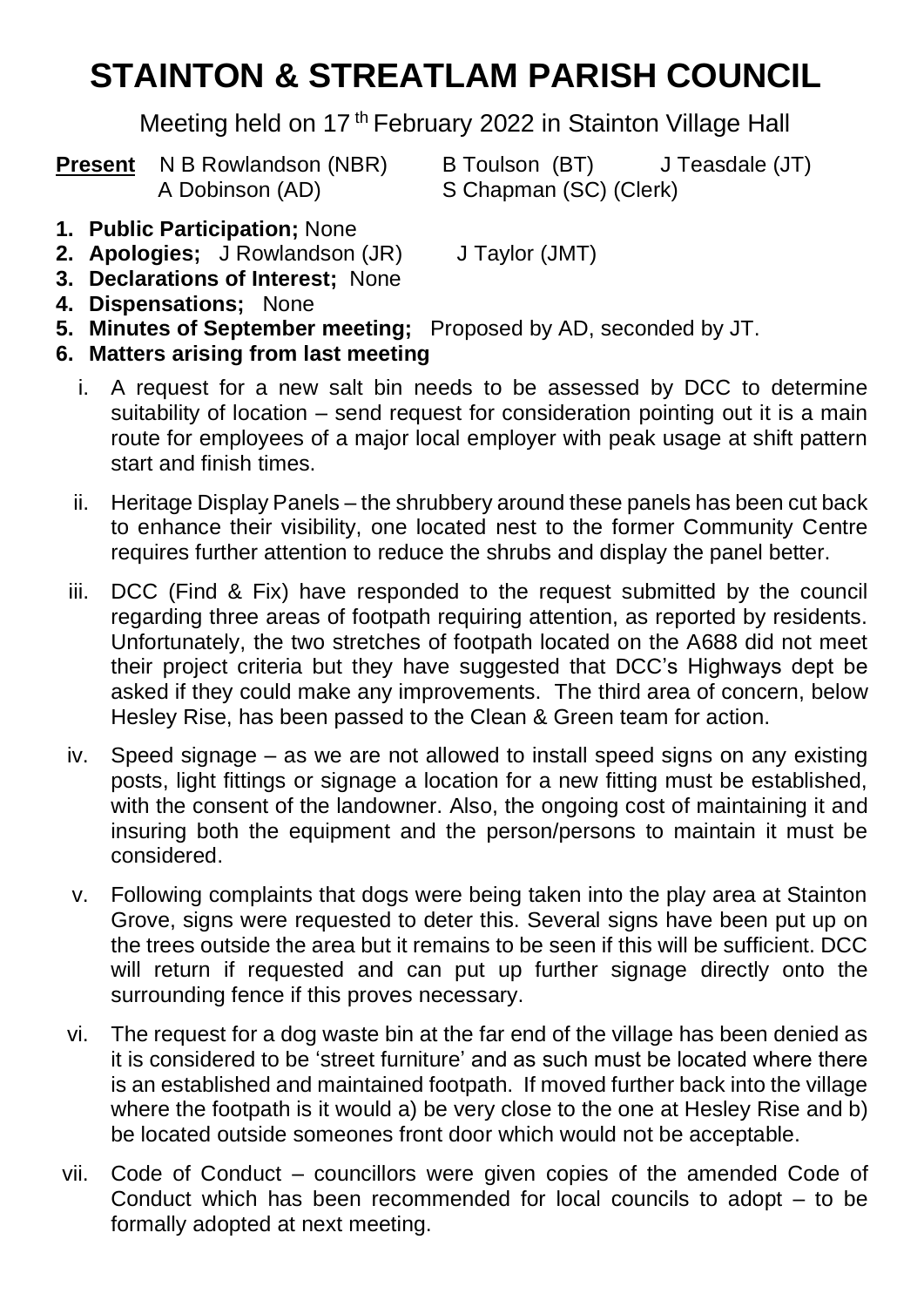# **7. Correspondence**

- i. A poster for a musical entertainment, Fools Gold, was passed to a member of the village hall for future consideration.
- ii. We have received a notification through CDALC about the Queen's Platinum Jubilee Beacons which will be a chin of beacons throughout the UK but after consideration council felt there was not a suitable location to site a beacon.
- iii. To celebrate the Queen's Platinum Jubilee, it has instead been suggested that we plant a tree to commemorate this – it was thought a flowering tree would be appropriate but its location is yet to be confirmed.
- iv. The Pensions Regulator has been notified that the clerk is not eligible to be auto-enrolled into a pension scheme with the parish council.

## **8. Financial Report**

At 28<sup>th</sup> January the balance of account was £19,548.04

A Precept of £8366.40 for 2022 – 2023 was requested in January – this is a standstill request with 0% increase on the 2021 - 2022 rate, (the precept for 2021 -2022 was also at 0%.)

|   | Grass-cutting contract                                                          |          | Clerk's salary                                                        |  |  |
|---|---------------------------------------------------------------------------------|----------|-----------------------------------------------------------------------|--|--|
| າ | Insurance for the playground<br>equipment plus any ongoing<br>maintenance costs | $\Delta$ | Plants to refill the planters in the<br>village and at Stainton Grove |  |  |
|   | New noticeboard and installation                                                | 6        | Safety inspection of play area                                        |  |  |

#### Expenditure for the coming year will include

#### Projects under consideration for the next financial year are

|   | Speed-visor signage capital cost<br>plus ongoing maintenance of | 2 Insurance to cover Speed-visor<br>equipment and personnel who will |
|---|-----------------------------------------------------------------|----------------------------------------------------------------------|
|   |                                                                 |                                                                      |
|   | equipment                                                       | maintain it                                                          |
|   | Replacement of old safety                                       | 4 Provision of some Christmas                                        |
|   | surfacing under play area swings                                | lighting/decoration in village                                       |
| 5 | Possibly reinstate railings at the                              |                                                                      |
|   | memorial park                                                   |                                                                      |

Our grasscutter, Mr Toward has quoted £125 per cut for the coming season and this was accepted by the council.

## **9. Any Other Business**

- i. The council would like to put a memorial plaque on the bench in the play area in memory of councillor Brown but prior to this his wife will be asked for approval. The village hall would also like to site something similar in the village hall yard as he was a strong supporter of the hall.
- ii. A letter to be sent to Mr Wood for a quote to take down the diseased cherry tree from the play area and leave the useable cuts of wood for potential sale as a fundraiser for the village hall.